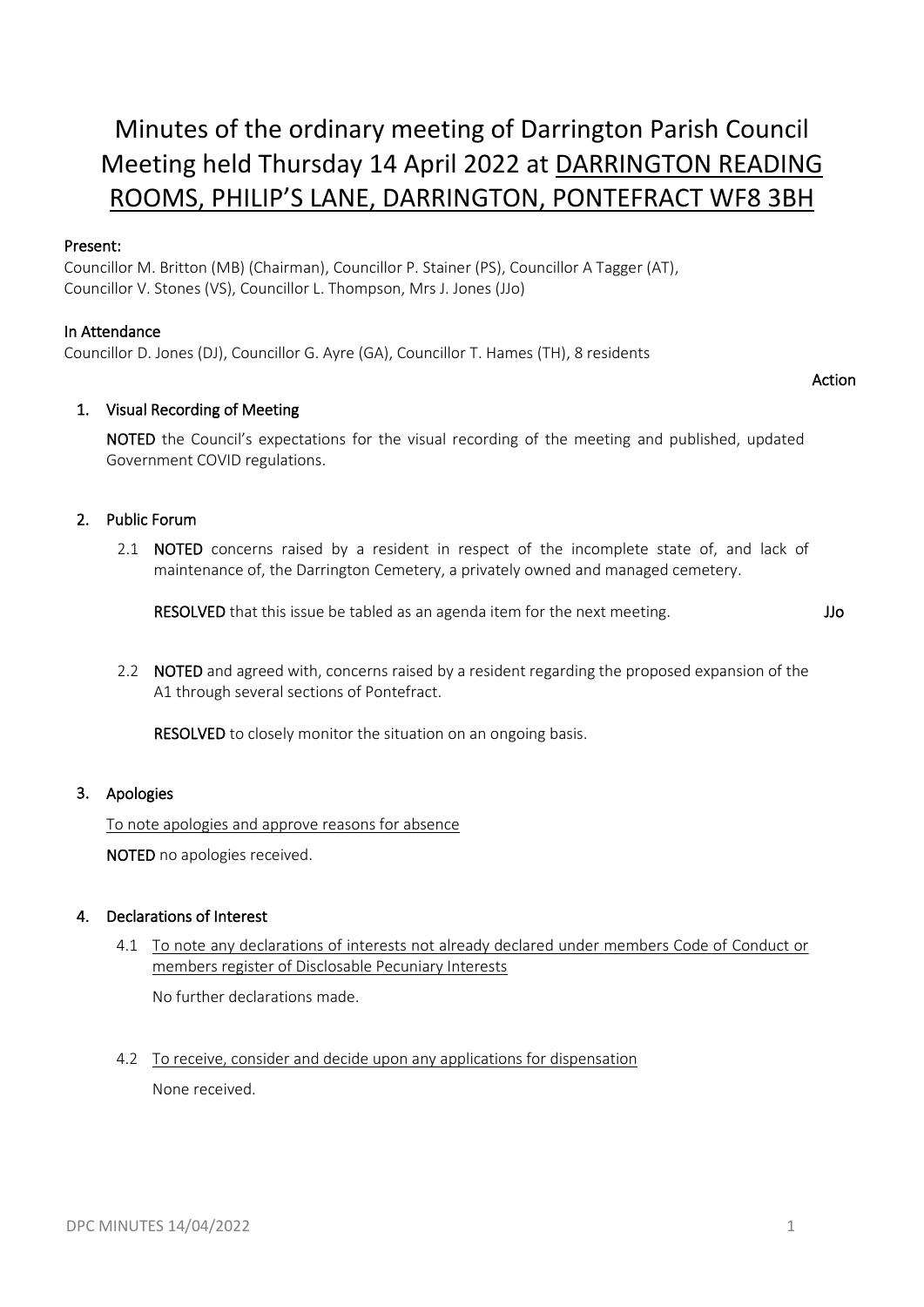#### 5. Minutes of Previous Meeting

To Approve minutes of the ordinary meeting of Darrington Parish Council held on 10 March 2022

RESOLVED to APPROVE said minutes as a true and accurate record of the ordinary meeting held on 10 March 2022, subject to correction under item 8 (Finance Matters) - cheque 67-2122 payable to Pink Spaghetti for clerk duties and not for materials for Christmas tree erection.

#### 6. To receive information on the following ongoing issues:

6.1 To receive feedback in respect of the provision of a final copy of the previous meeting's minutes to Councillor M. Britton

RESOLVED that no further action is required.

- 6.2 To receive feedback regarding the process for the inclusion of new councillors to the council. RESOLVED to discuss under Governance.
- 6.3 To receive feedback in respect of adding Councillors L. Thompson and V. Stones as authorised signatories on the Parish Council bank account

NOTED that this had not yet taken place and would be undertaken in the coming weeks. PS/LT

#### 6.4 To receive feedback regarding the updating of the OneDrive folder

NOTED that all files had been removed from Fiona's Smith's OneDrive folder and was in the process of being moved to the Council's OneDrive folder. JJo

# 6.5 To receive feedback in respect of the YLCA social media health check offer

RESOLVED that no further action is required.

- 6.6 To receive feedback regarding the request to the dustbin cleaners to clean the village benches NOTED that the dustbin cleaners had agreed to clean the village benches on an ongoing basis and RESOLVED to query the approximate charge to be billed to the Council for this service.
- 6.7 To receive feedback confirming signing of the updated ground maintenance Service Level Agreement from Wakefield Council RESOLVED that no further action is required.
- 6.8 To receive feedback regarding the attempt to claim the amount paid for the re-connection of the defibrillator power supply for Wakefield Council

NOTED that this was ongoing and RESOLVED to provide feedback at the next meeting. JJo

VS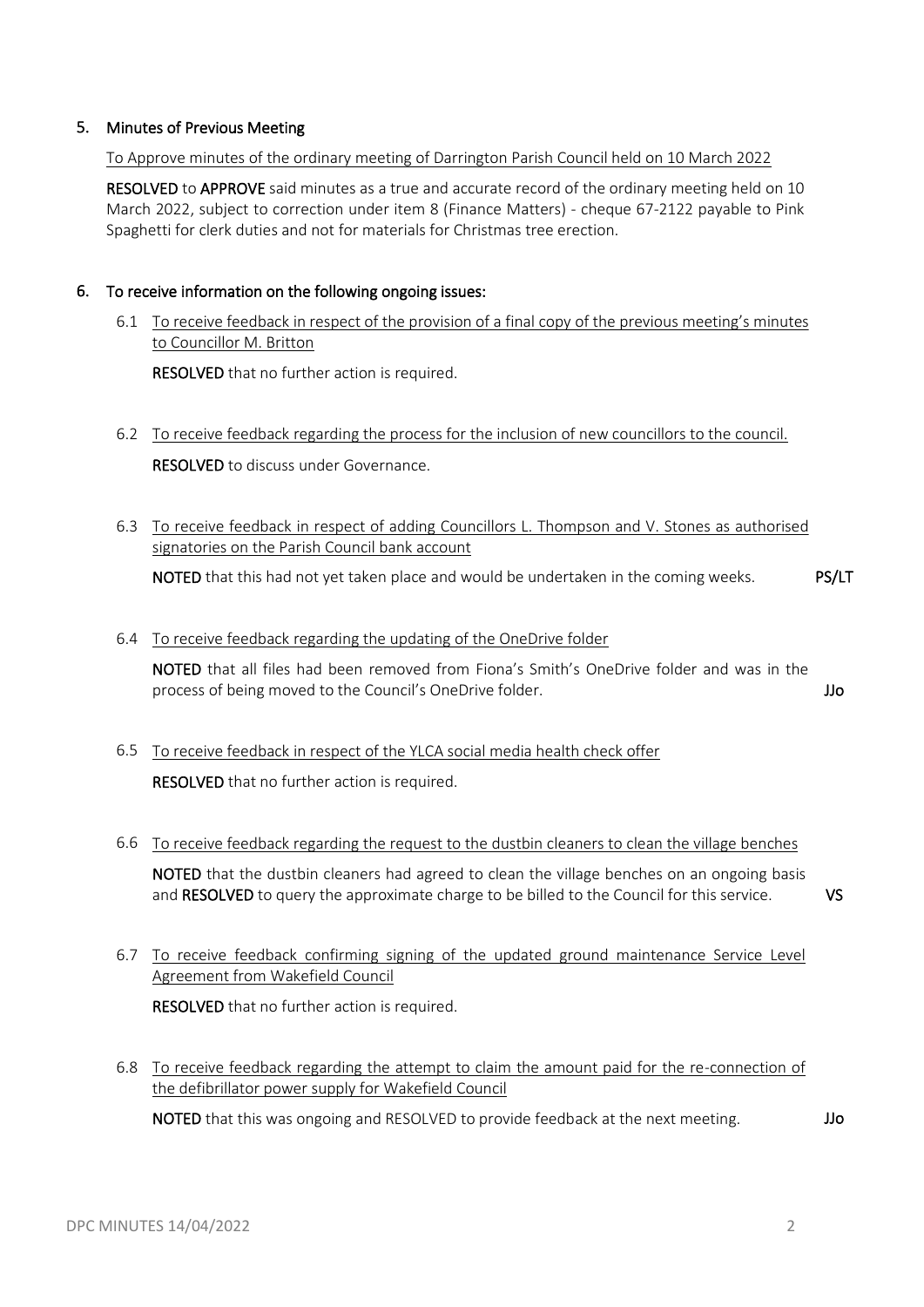Darrington Hotel RESOLVED that this was ongoing, and no further action is required from the Council. 6.10 To receive feedback regarding engagement with the prospective tree guard / plaque service provider NOTED that the tree guard was currently being manufactured and would be installed in due course. RESOLVED to provide feedback at the next meeting. VS 6.11 To receive feedback in respect of maintenance of the website and Facebook page NOTED that Mrs Jones had obtained access to the website and Facebook page, and that updates were ongoing on both platforms. RESOLVED to approve the refresh of both platforms. JJo 6.12 To receive confirmation of the purchase of a get-well gift and card NOTED that this matter was ongoing and would be finalised in due course. Juncom that this matter was ongoing and would be finalised in due course.

6.9 To receive feedback in respect of the establishment of a permanent signpost structure near

6.13 To receive feedback regarding participation in Wakefield Council Housing Plan RESOLVED that no further action is required.

#### 7. To consider new correspondence received and decide action where necessary

#### 7.1 E-petition regarding proposed new developments in Carleton

NOTED the invitation from Jane Hough to submit objections to proposed new developments in Carleton.

RESOLVED to place the invitation on the website and Facebook page inviting Darrington JJo residents to also participate, as well as to submit an objection on behalf of the Parish Council.

7.2 Wakefield District Local Plan 2036 – Pre-main modifications consultation

NOTED correspondence received from Wakefield Council and RESOLVED that no further action is required.

#### 7.3 Community Governance Review Report

NOTED the report received including the proposed removal of a portion of Wentbridge (North of the River Went) from Darrington Parish.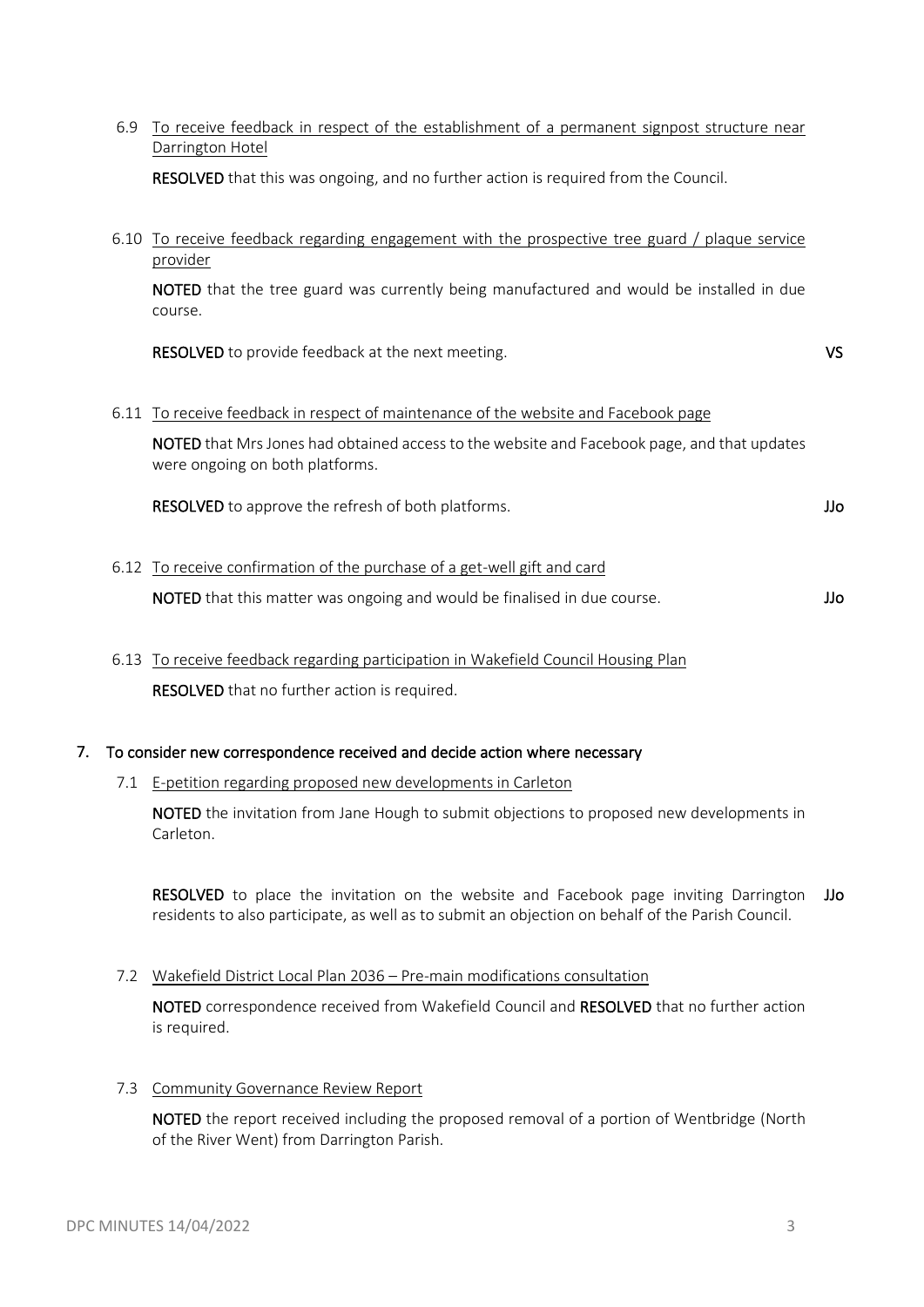RESOLVED to include reference to the proposal in the next village newsletter, advising VS/LT Wentbridge residents of the proposal and inviting comments in this respect.

#### 7.4 Membership renewal to YLCA

RESOLVED to approve renewal of the Council's annual YLCA membership and payment of the annual fee.

#### 7.5 NALC Smaller Councils Committee Letter

NOTED correspondence received and RESOLVED that no further action is required.

### 7.6 Wakefield Planning Consultation Ref 21/03044/OUT (Trunk Road Service Area near Darrington Services (A1 Southbound)

NOTED correspondence received and RESOLVED that no further action is required.

#### 8. Finance

#### 8.1 To approve accounts for payment during April 2022

| <b>Date</b><br>Approved | Item    | Payment<br><b>Method</b> | Payee                              | Reason                                           | Amount    | <b>VAT</b> |
|-------------------------|---------|--------------------------|------------------------------------|--------------------------------------------------|-----------|------------|
| 14.04.22                | 01-2223 |                          | Cheque 920 First Impressions       | Summer hanging baskets, beds, planters £3,322.37 |           | £553.73    |
| 14.04.22                | 02-2223 |                          | Cheque 921 Vertigro Limited        | Oak tree for Platinum Jubilee celebration        | £128.00   | £21.33     |
| 14.04.22                | 03-2223 |                          | Cheque 922 Joanne Jones            | Clerk duties for February 2022                   | £300.00   | £0.00      |
| 14.04.22                | 04-2223 |                          | Cheque 923 Joanne Jones            | Clerk duties for March 2022                      | £300.00   | £0.00      |
| 14.04.22                | 05-2223 |                          | Cheque 924 PCC of Darrington       | Maintenance of Village Clock                     | £104.00   | £0.00      |
| 14.04.22                | 06-2223 |                          | Cheque 925 PCC of Darrington       | Hire of Darrington Reading Rooms                 | £112.00   | £0.00      |
| 14.04.22                | 07-2223 |                          | Cheque 926 Yorkshire Local Council | YLCA membership                                  | £448.00   | £0.00      |
| 14.04.22                | 08-2223 | Cheque 927 D Dyas        |                                    | Gardening/maintenance                            | £96.00    | £0.00      |
| 14.04.22                | 09-2223 |                          | Cheque 928 Mr Thomas M West        | darrington.org.uk address and webspace           | £55.00    | £0.00      |
| 14.04.22                | 10-2223 |                          | Cheque 9209 Stig Olaf Blacksmith   | Tree guard for Platinum Jubilee tree             | £794.00   | £0.00      |
|                         |         |                          |                                    | <b>TOTAL</b>                                     | £5,659.37 | £575.06    |

#### 8.2 To note payments authorised for payment during March 2022

| <b>Date</b><br>Approved | Item | Payment<br><b>Method</b>         | Payee                               | Reason                                                                          | Amount  | <b>VAT</b> |
|-------------------------|------|----------------------------------|-------------------------------------|---------------------------------------------------------------------------------|---------|------------|
| 10.03.22                |      |                                  |                                     | 68-2122 Cheque 914 Community Heartbeat Tr Annual Support Cost Year 5 - VAT      | £27.00  | £0.00      |
| 10.03.22                |      |                                  | 69-2122 Cheque 915 Michael Flaherty | Electricity for Christmas lights                                                | £20.00  | £0.00      |
| 10.03.22                |      | 70-2122 Cheque 916 Avril Jackson |                                     | Gardening/maintenance, Plants                                                   | £19.26  |            |
| 10.03.22                |      | 71-2122 Cheque 917 PM Stainer    |                                     | Printer ink                                                                     | £13.00  |            |
| 10.03.22                |      |                                  |                                     | 73-2122 Cheque 919 JJ Electrical Solutions Ltd Electrical work on defibrillator | £72.00  | £12.00     |
|                         |      |                                  |                                     | TOTAL                                                                           | £151.26 | £12.00     |

NOTED no income during March and closing balance on 31 March 2022 of £20,633.40.

Further **NOTED** the end-of-year report prepared by Councillor P. Stainer.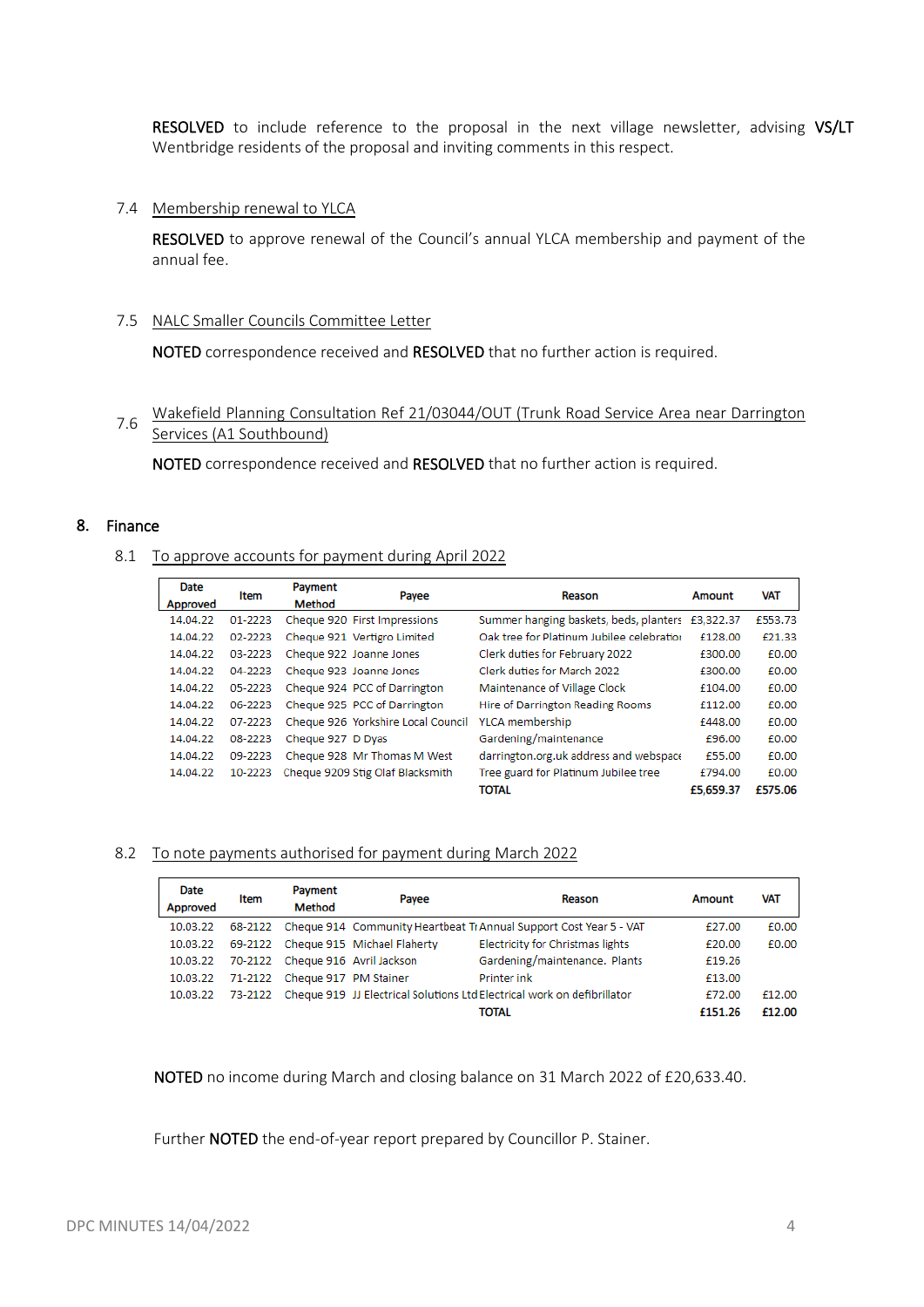RESOLVED to settle all above accounts with immediate effect.

Further RESOLVED to withhold purchase of doo poo bags for the bins until a decision is made by JJo the new Council in this respect, and to raise this as an agenda item at the next meeting.

RESOLVED to engage with Councillor G. Ayre in respect of the remaining dog poo bin in Tithe Barn, to arrange for the clearing thereof. JJo

8.3 To receive a bank reconciliation and budget comparison to 31 March 2022

RESOLVED further to approve the bank reconciliation statement to 31 March 2022 and full year forecast to the end of the financial year.

#### 9. To consider planning applications received

9.1 Darrington Parish Council CONSIDERED the under-mentioned applications, received from Wakefield Council and reached the decision shown:

| <b>CYC Reference</b> | Address/Description                                                    | Darrington Parish<br><b>Council Decision</b> |
|----------------------|------------------------------------------------------------------------|----------------------------------------------|
| 22/00487/FUL         | Monedula Estcourt Road – Single storey extension and porch to<br>front | No objection                                 |

#### 10. To receive information on finalised planning applications

10.1 Darrington Parish Council NOTED the under-mentioned application decisions made by Wakefield Council:

| <b>CYC Reference</b> | Address/Description                                                                                        | Wakefield Council<br><b>Decision</b> |
|----------------------|------------------------------------------------------------------------------------------------------------|--------------------------------------|
| 21/02878/FUL         | Pontefract Rugby Football Club Moor Lane – Installation of 4<br>lighting masts each with 3 LED floodlights | Application<br>approved              |

#### 11. Reports – School, Police, Gardening Club, Village Field, Newsletter

#### 11.1 To consider school report

NOTED the update in respect of the school garden project for the Queen's Platinum Jubilee.

#### 11.2 To consider police report

NOTED the updated crime figures received.

#### 11.3 To consider gardening club report

NOTED a productive meeting held the previous evening and the Garden Club's plans for the JJo Queen's Platinum Jubilee and RESOLVED to add as an agenda item for the following meeting.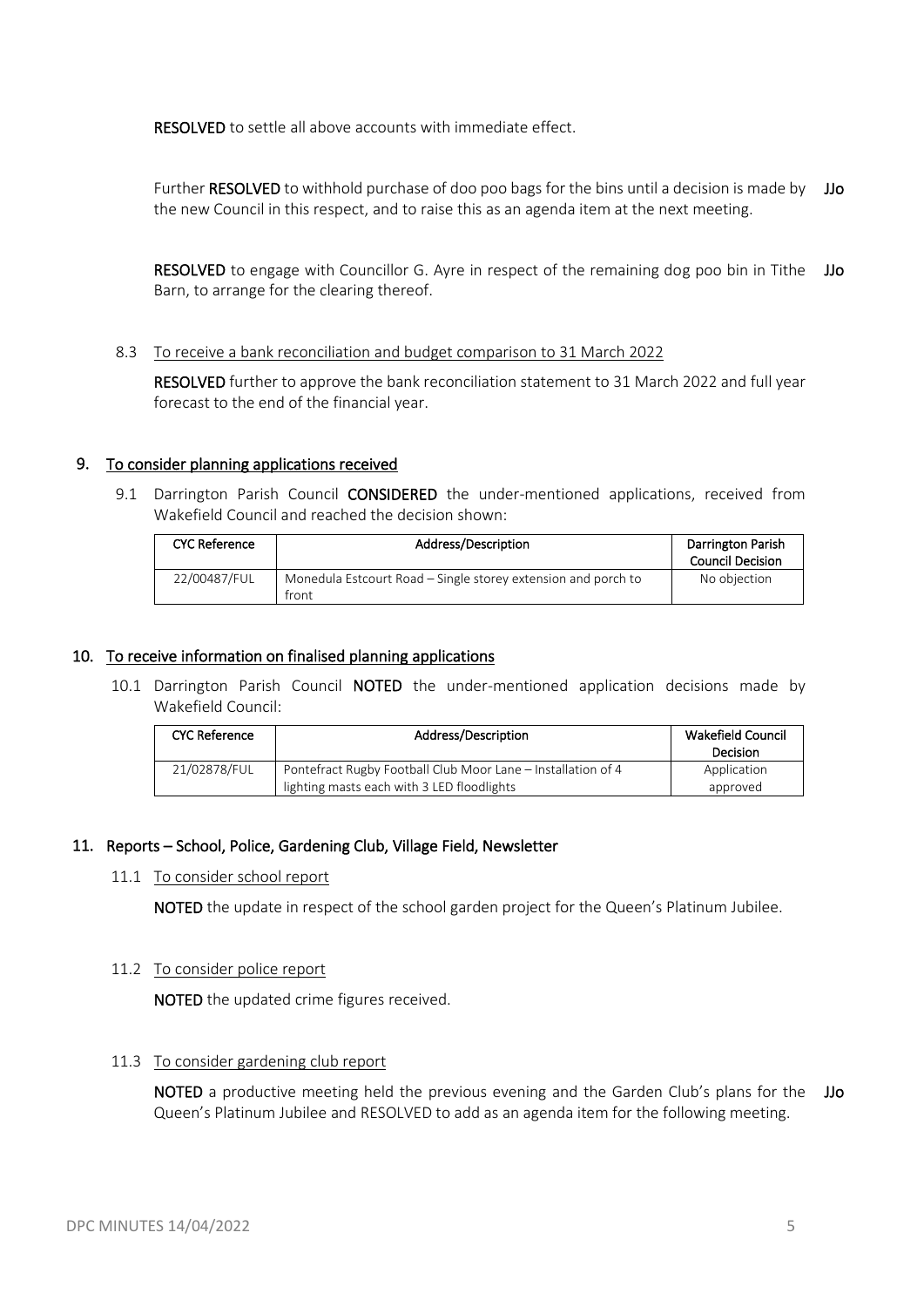#### 11.4 To consider village field report

NOTED nothing to report.

#### 11.5 To consider the newsletter report

NOTED that the newsletter would be distributed within weeks after the meeting.

#### 12. Governance matters

#### 12.1 To consider requirements and process for co-opting councillors to the council

NOTED proposed process for co-opting councillors to the council and RESOLVED that the required protocol had already been undertaken.

NOTED that there had been 7 applications received from eligible residents to join the Council and RESOLVED that as there had been no requests submitted for an election to be held, a vote should be undertaken in accordance with the existing Standing Orders, to co-opt these applicants onto the Council.

RESOLVED that the following applicants would be co-opted onto the Council with immediate effect:

- Fiona Kay Gray
- John Morley Cox
- Patricia Anne Hirst
- Peter Batty
- Robert Anthony Finn
- Sophie Morgan

NOTED receipt of a completed Register of Member's Financial & Other Interests as well as a completed Declaration of Acceptance of Office from each of the co-opted councillors and JJo RESOLVED that the required documentation be emailed to the co-opted councillors.

#### 13. Matters requested by Councillors

#### 13.1 Update on preparations for Queen's Jubilee

NOTED discussions held earlier in the meeting and no further action is required.

#### 13.2 Residents' questions regarding Orchard Lane

NOTED queries raised by residents in respect of the maintenance of Orchard Lane and MB **RESOLVED** to find out who is responsible for this and to provide feedback.

#### 13.3 Recent demolition of road sign and traffic bollard on Marlpit Lane

NOTED request by a resident for Wakefield Council to repair the road sign and traffic bollard that had been demolished.